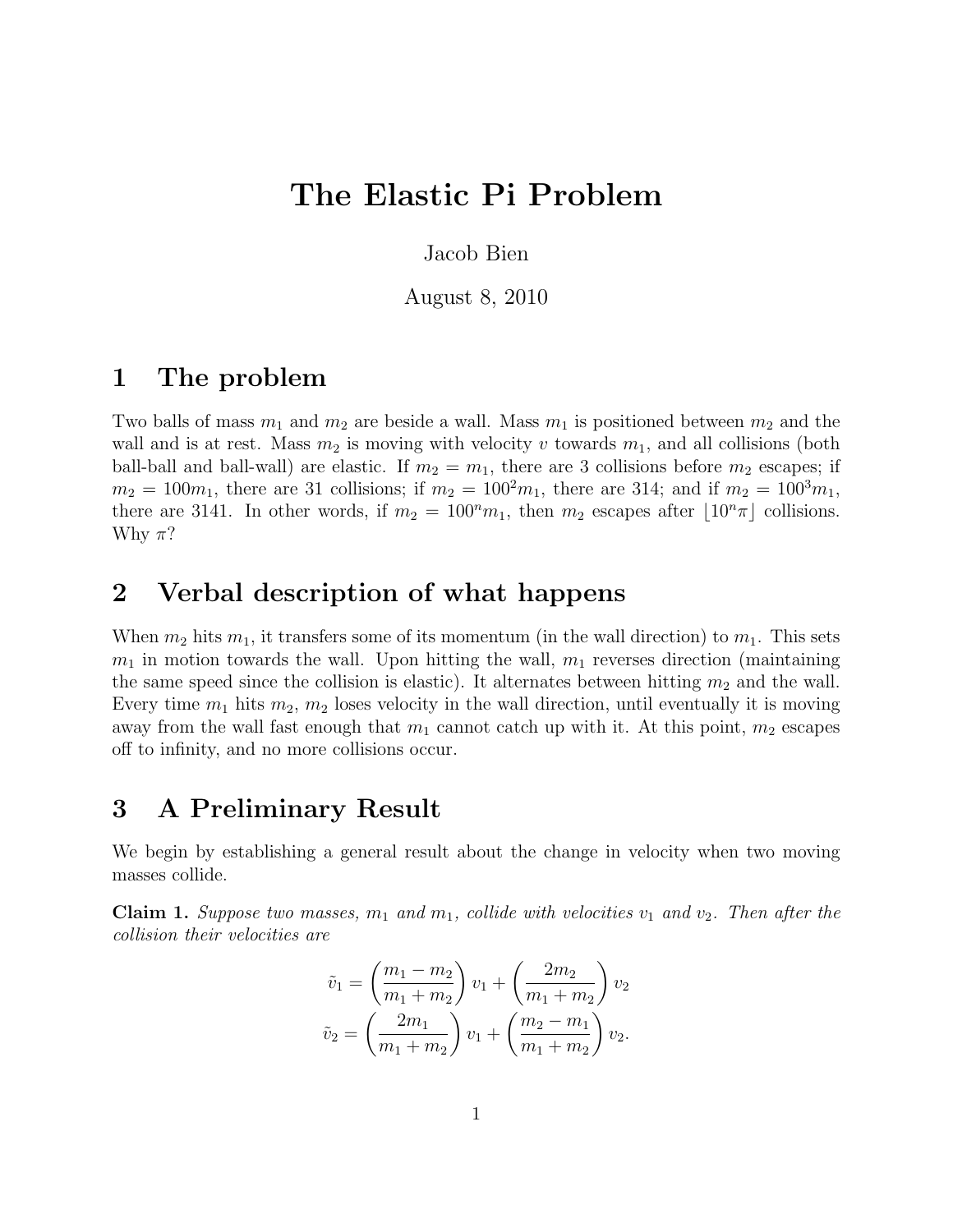

Figure 1: Schematic of situation.

Proof. The center of mass of the two balls is moving at velocity

$$
v_{cm} = \frac{m_1v_1 + m_2v_2}{m_1 + m_2},
$$

so in the reference frame of the center of mass, the balls are moving at velocities  $v_1 - v_{\text{CM}}$  and  $v_2 - v_{\text{CM}}$ . In this frame, the total momentum is zero and thus their momentums are equal and opposite. After the collision, by conservation of momentum, they must have equal and opposite momenta and since the collision is elastic, they must be traveling at the same speeds (but with directions reversed). Therefore in the center of mass frame, after the collision the balls are traveling with velocities  $v_{\text{CM}} - v_1$  and  $v_{\text{CM}} - v_2$  respectively. In the reference frame of the wall, their final velocities are therefore  $\tilde{v}_1 = (v_{\text{CM}} - v_1) + v_{\text{CM}}$  and  $\tilde{v}_2 = (v_{\text{CM}} - v_2) + v_{\text{CM}}$ . Thus,

$$
\tilde{v}_1 = 2v_{\text{CM}} - v_1 = \frac{2(m_1v_1 + m_2v_2) - (m_1 + m_2)v_1}{m_1 + m_2} = \left(\frac{m_1 - m_2}{m_1 + m_2}\right)v_1 + \left(\frac{2m_2}{m_1 + m_2}\right)v_2
$$

$$
\tilde{v}_2 = 2v_{\text{CM}} - v_2 = \frac{2(m_1v_1 + m_2v_2) - (m_1 + m_2)v_2}{m_1 + m_2} = \left(\frac{2m_1}{m_1 + m_2}\right)v_1 + \left(\frac{m_2 - m_1}{m_1 + m_2}\right)v_2.
$$

## 4 Calculating the velocity as a function of number of collisions

We detail in this section how the velocities change after each collision. Let  $v_1^{(t)}$  $\begin{pmatrix} t \\ 1 \end{pmatrix}$  and  $v_2^{(t)}$ 2 denote the velocities of the balls after t collisions. To start we have  $v_1^{(0)} = 0$  and  $v_1^{(0)} = -v$ (we define away from the wall to be positive). The system alternates between two kinds of collisions

(1) Ball-Ball: By Claim 1, we have

$$
v_1^{(t+1)} = \left(\frac{m_1 - m_2}{m_1 + m_2}\right) v_1^{(t)} + \left(\frac{2m_2}{m_1 + m_2}\right) v_2^{(t)}
$$

$$
v_2^{(t+1)} = \left(\frac{2m_1}{m_1 + m_2}\right) v_1^{(t)} + \left(\frac{m_2 - m_1}{m_1 + m_2}\right) v_2^{(t)}.
$$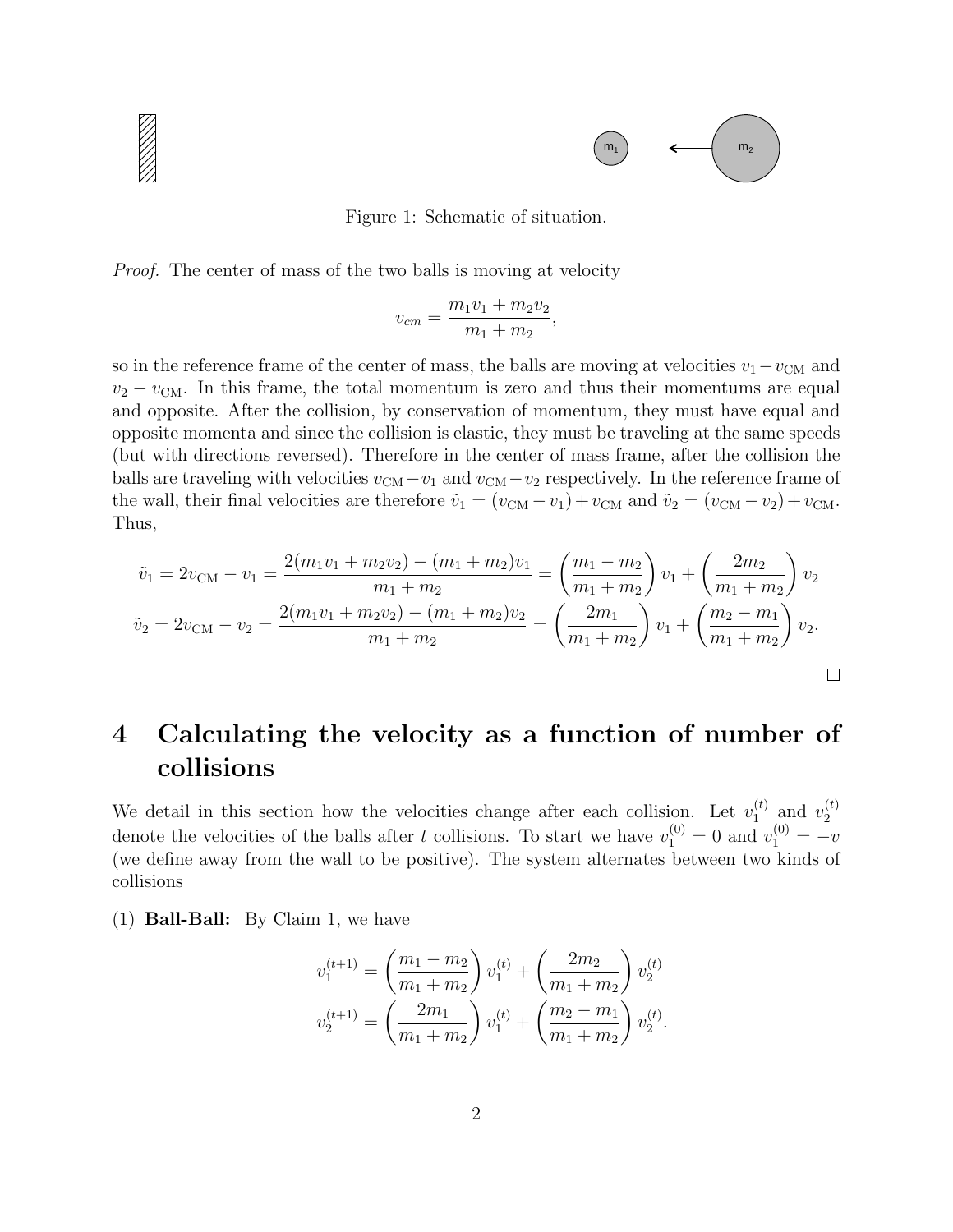(2) **Ball-Wall:** When  $m_1$  collides with the wall, it changes direction, but doesn't change speed (since the collision is elastic):

$$
v_1^{(t+2)} = -v_1^{(t+1)}
$$
  

$$
v_2^{(t+2)} = v_2^{(t+1)}.
$$

Putting this together, we see that

$$
v_1^{(t+2)} = -\left(\frac{m_1 - m_2}{m_1 + m_2}\right) v_1^{(t)} - \left(\frac{2m_2}{m_1 + m_2}\right) v_2^{(t)}
$$
  

$$
v_2^{(t+2)} = \left(\frac{2m_1}{m_1 + m_2}\right) v_1^{(t)} + \left(\frac{m_2 - m_1}{m_1 + m_2}\right) v_2^{(t)}.
$$

Define  $R = m_2/m_1$ . Then this can be written as

$$
v_1^{(t+2)} = \left(\frac{R-1}{R+1}\right) v_1^{(t)} - \left(\frac{2R}{R+1}\right) v_2^{(t)}
$$

$$
v_2^{(t+2)} = \left(\frac{2}{R+1}\right) v_1^{(t)} + \left(\frac{R-1}{R+1}\right) v_2^{(t)}.
$$

This can be expressed more compactly in vector/matrix form as

$$
\mathbf{v}^{(t+2)} = \mathbf{A}\mathbf{v}^{(t)},\tag{1}
$$

where

.

$$
\mathbf{A} = \begin{pmatrix} (R-1)/(R+1) & -2R/(R+1) \\ 2/(R+1) & (R-1)/(R+1) \end{pmatrix} \text{ and } \mathbf{v}^{(t)} = \begin{pmatrix} v_1^{(t)} \\ v_2^{(t)} \end{pmatrix}
$$

By Equation (1),

$$
\mathbf{v}^{(2t)} = \mathbf{A} \mathbf{v}^{(2t-2)} = \mathbf{A}^2 \mathbf{v}^{(2t-4)} = \cdots = \mathbf{A}^t \mathbf{v}^{(0)}.
$$

Thus, after 2t collisions, the balls will have velocities given by

$$
\mathbf{A}^t \left(\begin{array}{c} 0 \\ -v \end{array}\right)
$$

Our goal is to calculate the total number of collisions. Notice that the balls will continue to collide as long as  $|v_1| \ge v_2$  (since this means that  $m_1$  is able to overtake  $m_2$ ). Thus, after the last collision,  $|v_1| < v_2$  for the first time. With this equation for  $(v_1, v_2)$  as a function of the number of collisions, we can compute

$$
T = \min\{t : |v_1^{(t)}| < v_2^{(t)}\}.
$$

And doing so for  $m_2/m_1 = 1, 100, 100^2, \ldots, 100^{10}$  we confirm that  $T = 3, 31, 314, \ldots, 31415926535$ .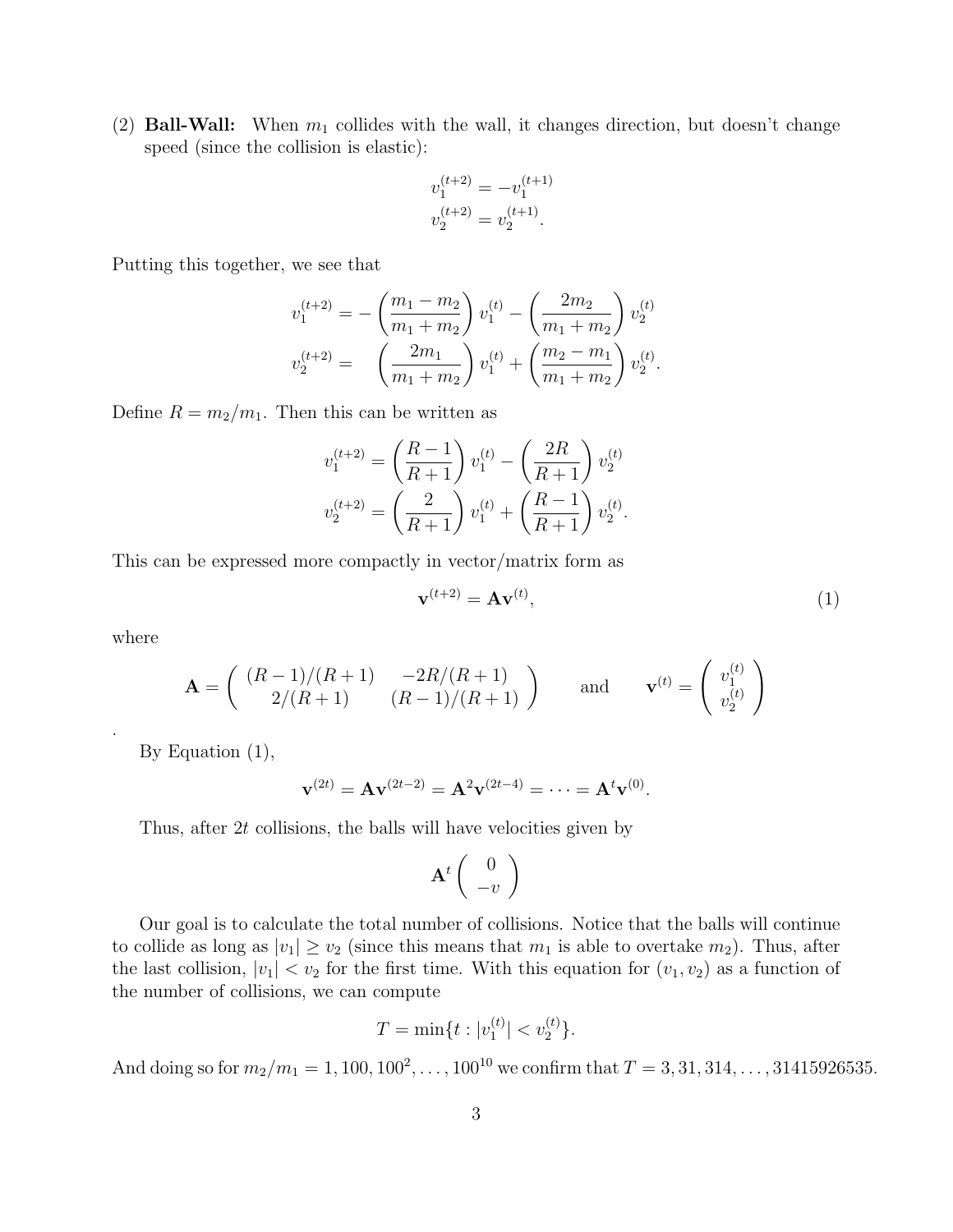## 5 A Useful Geometric View

We know that initially  $v_1 = 0 > -v = v_2$  and that through the course of collisions, the "path" in  $v_1 - v_2$  space eventually crosses the  $v_2 = |v_1|$  boundary. Based on the equation for  $\mathbf{v}^{(t)}$  above, we can numerically calculate the path in  $v_1 - v_2$  space for any fixed  $R = m_2/m_1$ (see Figure 2). A striking feature of these plots is that the vectors  $\mathbf{v}^{(t)}$  always lie on an ellipse (see Figure 2). A striking feature of these plots is that the vectors  $\mathbf{v}^{\nu}$  alway with major axis along the  $v_1$  axis (and a factor of  $\sqrt{R}$  of the minor axis).

#### 6 Why an ellipse?

Since all collisions are elastic, kinetic energy is conserved and therefore

$$
K = \frac{1}{2}m_1v_1^{(t)2} + \frac{1}{2}m_2v_2^{(t)2}.
$$

And initially  $K = \frac{1}{2}m_2v^2$  (where the one disadvantage of this choice is that the units look wrong). Since the magnitude of v does not matter, we can take it to be 1 so that  $K = m<sub>2</sub>/2$ . This is advantageous because then the above equation can be written more simply as

$$
1 = v_1^{(t)2} / R + v_2^{(t)2}
$$

which is the equation for the ellipse observed in the figure.

#### 7 From ellipse to circle

Observing that  $\mathbf{v}^{(t)}$  is confined to an ellipse, we make things simpler by transforming to a coordinate system in which this is a circle. Let  $u_1 = v_1/\sqrt{R}$  and  $u_2 = v_2$ . Then,  $1 =$  $u_1^{(t)2} + u_2^{(t)2}$  $_2^{(t)2}$ . We can express the recurrence equation for  $\mathbf{v}^{(t)}$  in terms of  $\mathbf{u}^{(t)}$ . Since  $\mathbf{u}^{(t)}$ always lies on a circle, the matrix which gives  $\mathbf{u}^{(t)}$  must be simply a rotation matrix.

From Equation (1), we have

$$
\begin{pmatrix} \sqrt{R} & 0\\ 0 & 1 \end{pmatrix} \mathbf{u}^{(t+2)} = \mathbf{v}^{(t+2)} = \mathbf{A}\mathbf{v}^{(t)} = \mathbf{A} \begin{pmatrix} \sqrt{R} & 0\\ 0 & 1 \end{pmatrix} \mathbf{u}^{(t)}
$$

or

$$
\mathbf{u}^{(t+2)} = \begin{pmatrix} 1/\sqrt{R} & 0 \\ 0 & 1 \end{pmatrix} \begin{pmatrix} (R-1)/(R+1) & -2R/(R+1) \\ 2/(R+1) & (R-1)/(R+1) \end{pmatrix} \begin{pmatrix} \sqrt{R} & 0 \\ 0 & 1 \end{pmatrix} \mathbf{u}^{(t)}
$$

$$
= \begin{pmatrix} 1/\sqrt{R} & 0 \\ 0 & 1 \end{pmatrix} \begin{pmatrix} \sqrt{R}(R-1)/(R+1) & -2R/(R+1) \\ 2\sqrt{R}/(R+1) & (R-1)/(R+1) \end{pmatrix} \mathbf{u}^{(t)}
$$

$$
= \begin{pmatrix} (R-1)/(R+1) & -2\sqrt{R}/(R+1) \\ 2\sqrt{R}/(R+1) & (R-1)/(R+1) \end{pmatrix} \mathbf{u}^{(t)}
$$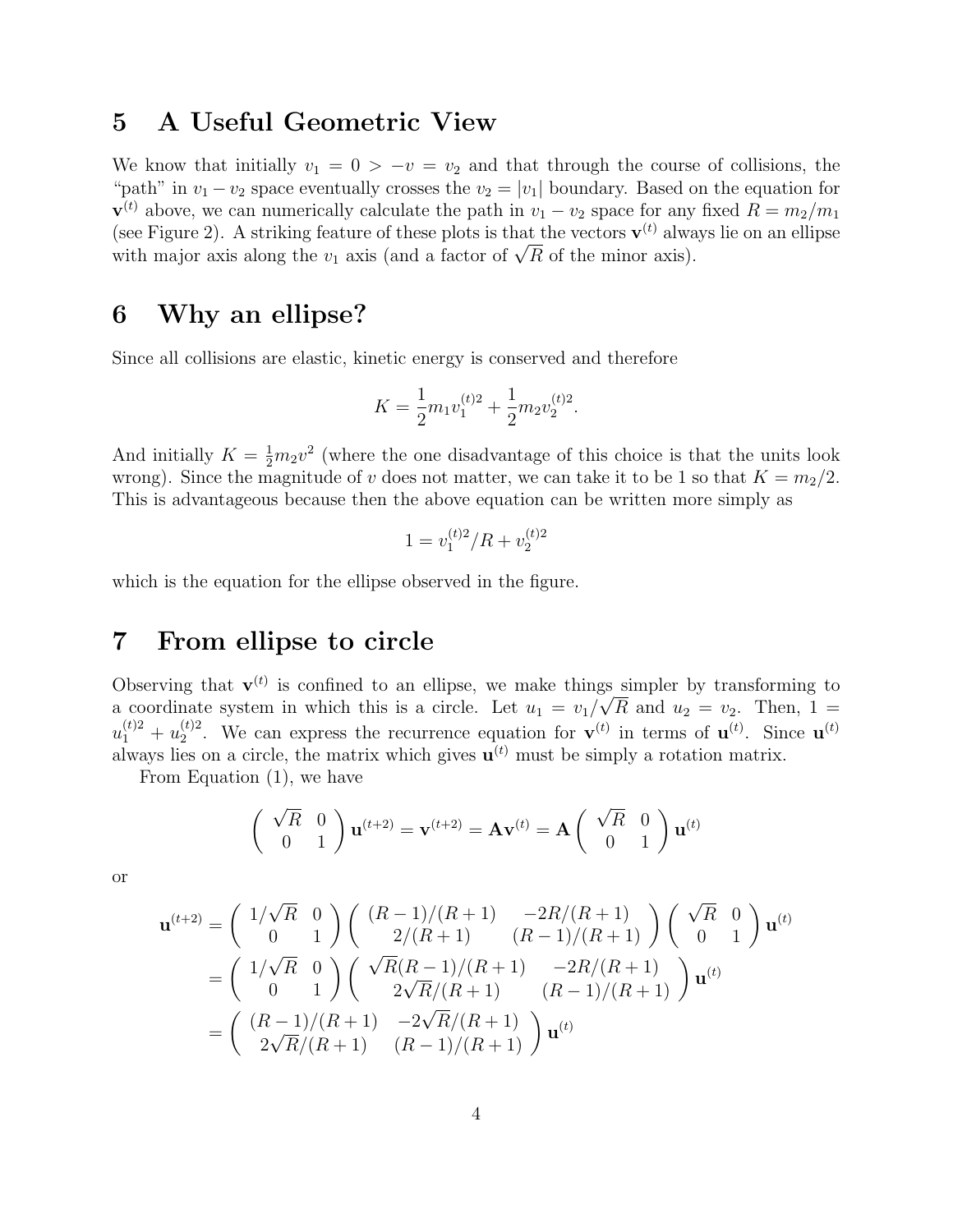



$$
R = 8
$$





Figure 2:  $v_2^{(t)}$  $_2^{(t)}$  as a function of  $v_1^{(t)}$  $\frac{(t)}{1}$ .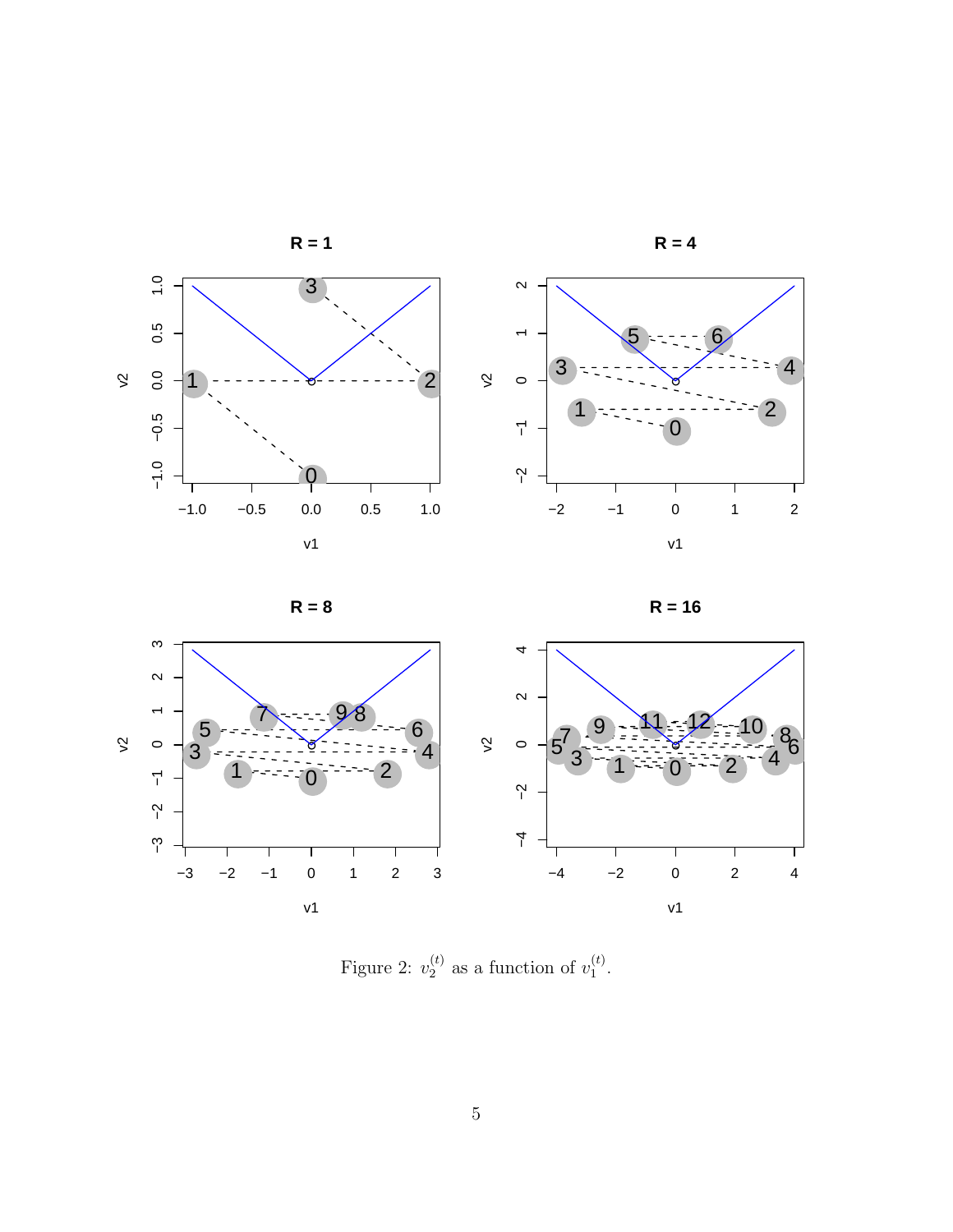We claim that this is a rotation matrix. Indeed, observing that

$$
\left(\frac{R-1}{R+1}\right)^2 + \left(\frac{2\sqrt{R}}{R+1}\right)^2 = \frac{R^2 - 2R + 1 + 4R}{(R+1)^2} = 1,
$$

we can write the above recurrence in terms of  $\theta = \arcsin\left(\frac{2\sqrt{R}}{R+1}\right)$ :

$$
\mathbf{u}^{(t+2)} = \begin{pmatrix} \cos \theta & -\sin \theta \\ \sin \theta & \cos \theta \end{pmatrix} \mathbf{u}^{(t)}.
$$

Multiplying a vector by this matrix rotates it by theta (counterclockwise). This observation is useful since t rotations by  $\theta$  is identical to a single rotation by  $t\theta$ . That is,

.

$$
\mathbf{u}^{(2t)} = \begin{pmatrix} \cos \theta & -\sin \theta \\ \sin \theta & \cos \theta \end{pmatrix}^t \mathbf{u}^{(0)} = \begin{pmatrix} \cos \theta t & -\sin \theta t \\ \sin \theta t & \cos \theta t \end{pmatrix} \mathbf{u}^{(0)}
$$
  
Finally, since  $\mathbf{u}^{(0)} = \begin{pmatrix} 0 \\ -1 \end{pmatrix}$ , it follows that  

$$
\mathbf{u}^{(2t)} = \begin{pmatrix} \sin \theta t \\ -\cos \theta t \end{pmatrix}.
$$

This gives an expression for  $\mathbf{v}^{(2t)}$  that conveniently does not require t matrix multiplications:

$$
\mathbf{v}^{(2t)} = \begin{pmatrix} \sqrt{R}\sin\theta t \\ -\cos\theta t \end{pmatrix}.
$$

## 8 Answering the question. . . at long last

$$
T = \min\{t : |v_1^{(t)}| < v_2^{(t)}\}
$$
  
=  $\min\{t : |\sqrt{R}\sin \theta t/2| < -\cos \theta t/2 \text{ and } \cos \theta t/2 < 0\}$   
=  $\min\{t : -\tan \theta t/2 < 1/\sqrt{R}\}$   
=  $\min\{t : \tan(\pi - \theta t/2) < 1/\sqrt{R}\}$   
=  $\min\{t : \pi - \theta t/2 < \arctan(1/\sqrt{R})\}$   
=  $\min\{t : t > (2/\theta)(\pi - \arctan(1/\sqrt{R}))\}$   
=  $\lceil(2/\theta)(\pi - \arctan(1/\sqrt{R}))\rceil$ 

That is,

$$
T = \left\lceil \frac{2\pi - 2\arctan\left(\frac{1}{\sqrt{R}}\right)}{\arcsin\left(\frac{2\sqrt{R}}{R+1}\right)} \right\rceil
$$